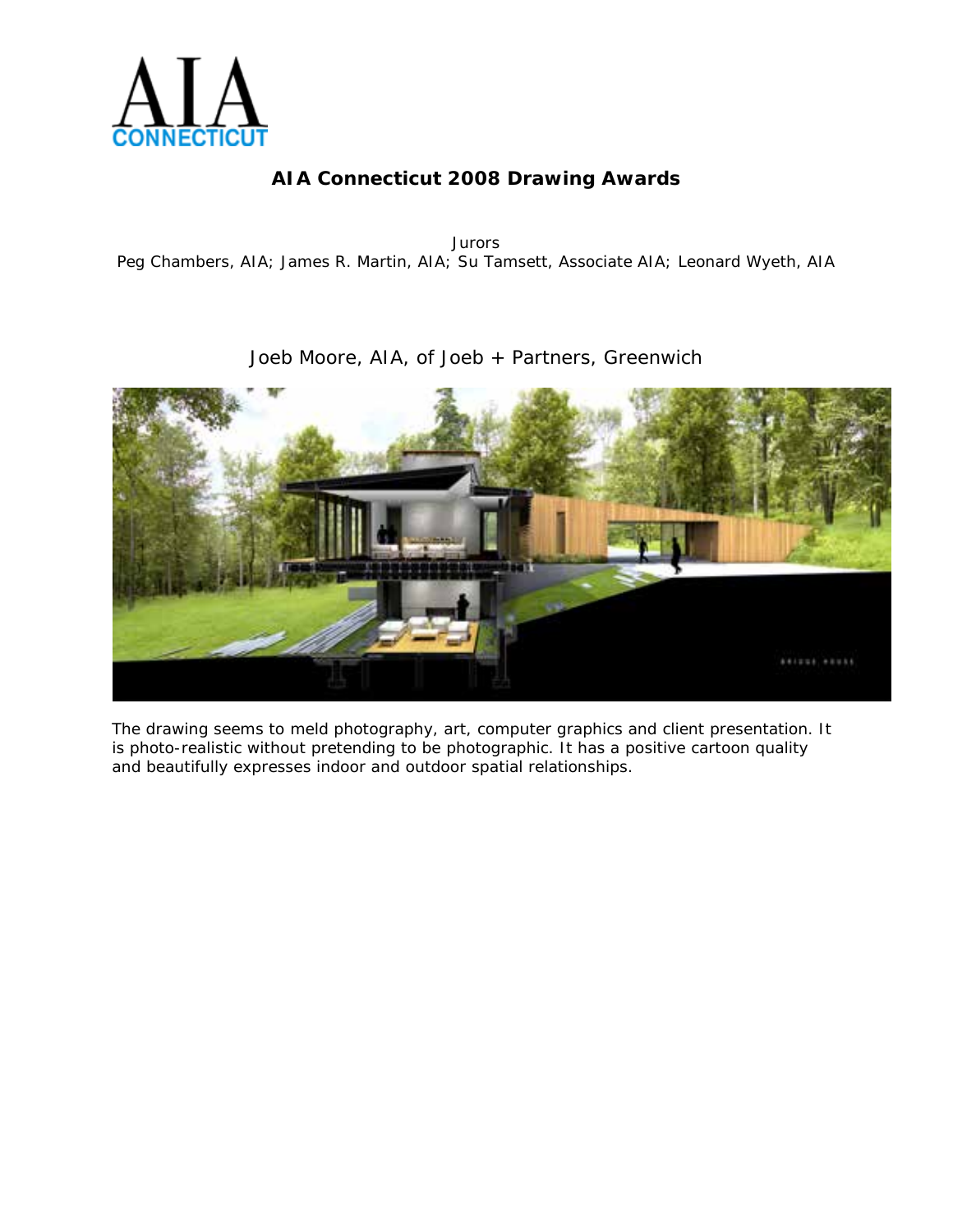

Joeb Moore, AIA, of Joeb + Partners, Greenwich



*It's so damn cute! A wonderful presentation as it unfolds. It is as cunning as it can be*.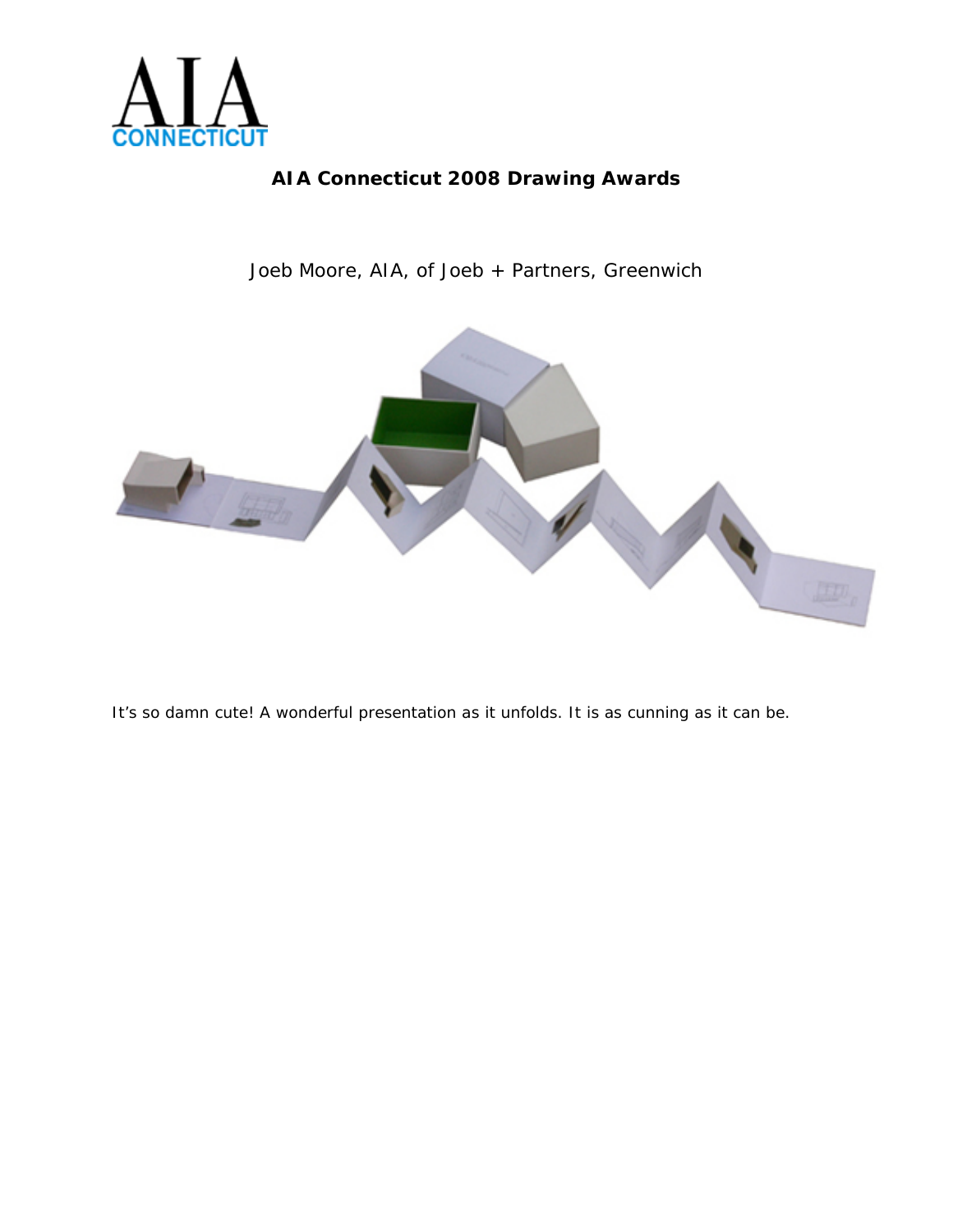

The S/L/A/M Collaborative, Glastonbury



*This is a wonderful 1930's Deco presentation. The jury liked the use of wet pavement. The way it is rendered, the viewer can only see the architecture. The architecture is crisp and solid, not a moving piece.*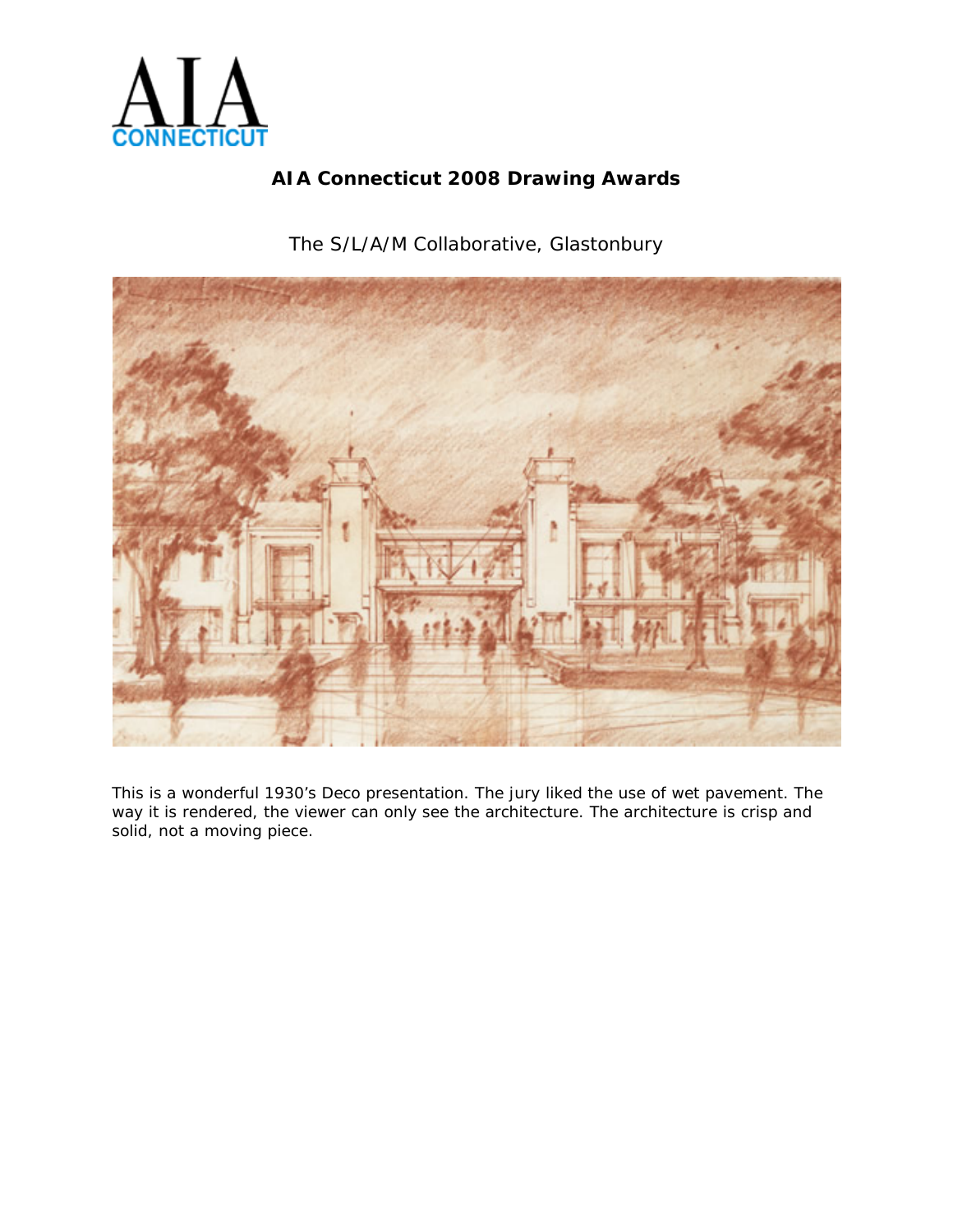

Richard Bergmann, FAIA, Richard Bergmann, Architects, New Canaan



A wonderful folly on using outline, it is all about distance, the path traversed. It is emphatically about line. You can see the landscape although it's not there.